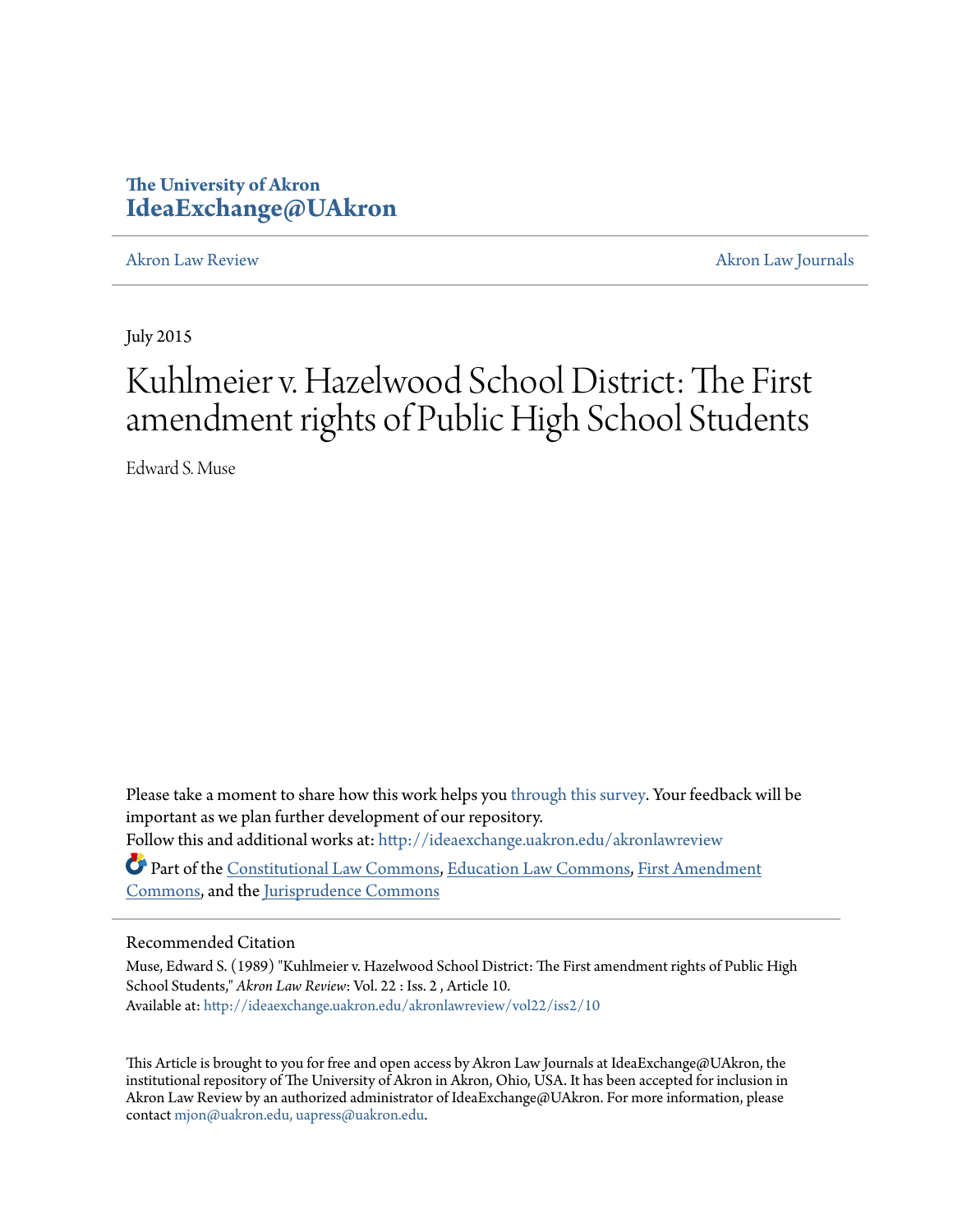# *KUHLMEIER v. HAZELWOOD SCHOOL DISTRIC'.* **THE FIRST AMENDMENT RIGHTS OF PUBLIC HIGH SCHOOL STUDENTS**

## INTRODUcTION

The first amendment to the Constitution guarantees freedom of speech and press to everyone under United States jurisdiction .' This amendment is the most important of the first ten amendments in maintaining an ordered government because it allows people to express opposing viewpoints openly. The Supreme Court has held that the guarantees of the first amendment naturally extend to students in a public high school setting.2 The education process requires scrupulous protection of children's constitutional freedoms.<sup>3</sup>

*In Kuhlmeier v. Hazelwood School District,* the Supreme Court held that high school students' first amendment rights were not violated when their principal deleted articles from the school newspaper.4 The Court stated that the school newspaper was not a "public forum" for expression which normally receives full first amendment protection.<sup>5</sup> The Court further held that the school principal did not violate students' first amendment rights when he restricted the printing of articles due to the effect that they could have on other students.<sup>6</sup>

The Supreme Court's decision will undoubtedly curtail students' rights to free speech and press. This casenote will first present a brief history of the first amendment as it applies to public schools. An analysis of the *Kuhlmeier* decision will follow, demonstrating why the *Kuhlmeier* holding represents a major step backwards for both first amendment freedom and the American educational process.

# **BACKGROUND**

The Constitution places a duty upon the Supreme Court to protect free speech.<sup>7</sup> The Court has recognized that speech may be restricted in certain situa-

3West Va. Bd. of Educ. v. Barnette, 319 U.S. 624, 637 (1943).

<sup>&#</sup>x27;U.S. CONST. amend. I. "Congress shall make no law.. **.** abridging the freedom of speech or of the press **...." d.**

<sup>2</sup> Tinker v. Des Moines Indep. Community School Dist., 393 U.S. 503, 511 (1969).

<sup>4</sup> Hazelwood School District v. Kuhlmeier, 108 **S.** Ct. 562 (1988).

*<sup>5</sup> 1d.* at 564. The term public forum includes traditional public places like streets and parks. If speech occurs in a public forum, it can only be regulated in a narrow manner which is necessary to serve significant governmental interests. A non-public forum may be subject to greater governmental regulation.

*<sup>6</sup> 1d.* at 571.

<sup>7</sup>U.S. CONsT. art. III, § 1: "The judicial Power of the United States, shall be vested in one Supreme Court, and in such inferior Courts as the Congress may from time to time ordain and establish." Similarly, Article III, § 2, cl. 1 of the Constitution states in part: "The Judicial Power shall extend to all Cases, in Law and Equity, arising under this Constitution . . . ." (For the purposes of this casenote "speech" also refers to free the press).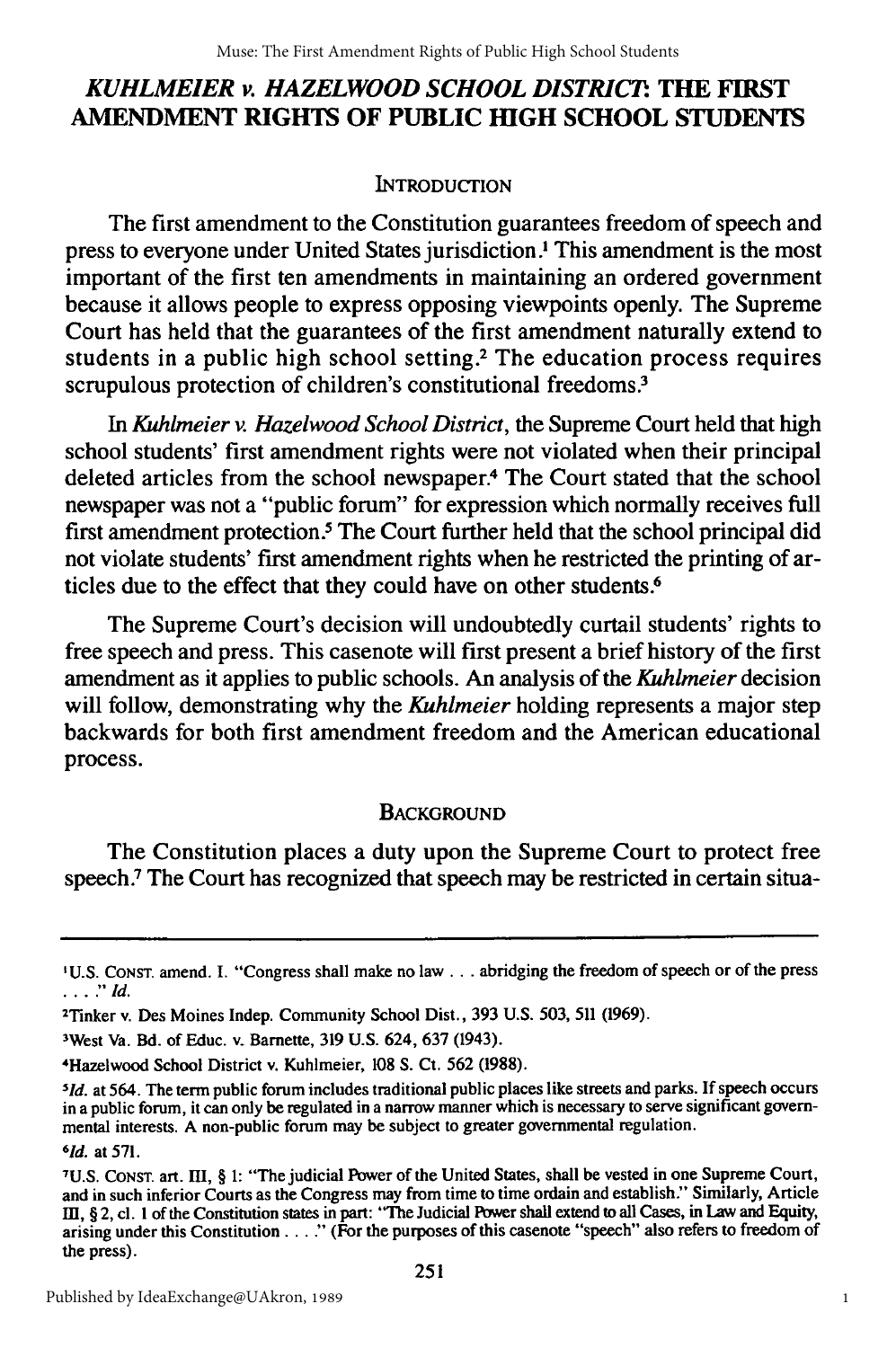### AKRON LAW REVIEW [Vol. 22:2

tions.8 The Court has indicated that restrictions on speech should be minute, and carved out of the first amendment only when absolutely necessary to protect others who may be harmed.<sup>9</sup> The Supreme Court's methods for limiting the protection of the first amendment can be placed into three categories:' <sup>0</sup>**(1)** content based regulations,<sup>11</sup> (2) non-content based regulations,<sup>12</sup> and (3) prior restraint.<sup>13</sup>

Content based regulations arise either because of the ideas or information within the speech, or because of the general subject matter of the speech.<sup>14</sup> Content based regulations have been upheld when speech presents a "clear and present danger" of illegal behavior,<sup>15</sup> contains "fighting words,"<sup>16</sup> is "obscene,"<sup>17</sup> would involve a defamation suit,<sup>18</sup> contains false or misleading commercial speech,<sup>19</sup> or contains child pornography.<sup>20</sup>

The state may also regulate speech for reasons independent of its content.<sup>21</sup> Such restrictions focus on the time,<sup>22</sup> location,<sup>23</sup> or physical manner<sup>24</sup> of the

*9 See, e.g.,* Elrod v. Burns, 427 U.S. 347, 360 (1976) (dismissals from public employment due to partisan political affiliation or nonaffiliation infringes upon first amendment rights).

' 0 Goeking, *supra* note 8, at 894-900.

*'"See, e.g.,* Chaplinsky v. New Hampshire, 315 U.S. 568, 572 (1942) (well defined and narrowly limited expression where content is of such slight social value that it can be restricted without violating the first amendment).

<sup>12</sup> See, e.g., United States v. Grave, 462 U.S. 171 (1983) (statute preventing any demonstration on sidewall in front of the Supreme Court's building was in violation of the first amendment).

<sup>13</sup> See, e.g., New York Times Co. v. United States, 403 U.S. 713 (1971) (per curiam) (the Court held that any attempts at prior restraint must bear a heavy presumption of unconstitutionality).

*1 4 See* Cohen v. California, 403 U.S. 15 (1971) (statute could not constitutionally make the display of a fourletter expletive a criminal offense).

<sup>15</sup>Brandenburg v. Ohio, 395 U.S. 444 (1969) (The Court extended Justice Holmes' "clear and present danger" test to include speech which is "directed to inciting or producing inminent lawless action and is likely to incite or produce such action").

<sup>16</sup>Chaplinsky, 315 U.S. at 572 (calling another a "damned Facist" and a "damned racketeer" may be viewed as likely to provoke the average person to retaliation, and thereby cause a breach of the peace).

*1 7 See* Paris Adult Theatre v. Slaton, 413 U.S. 49, 54 (1973) (state statute prohibiting the commercial use of obscene material held valid); Miller v. California, 413 U.S. 15, 23 (1973) (obscene material is unprotected by the first amendment).

*18 See* Gertz v. Robert Welch, Inc., 418 U.S. 323 (1974) (private individuals are not subject to the same standard in defamation suit as a public official or public figure); New York Times Co. v. Sullivan, 376 U.S. 254 (1964) (a public official or public figure must prove that defamatory statements were published with knowledge of their falsity of reckless disregard of the truth).

*<sup>19</sup>See* Central Hudson Gas & Elec. Corp. v. Public Serv. Comm'n, 447 U.S. 557, 563-66 (1980) (misleading commercial speech is unprotected by the first amendment).

*See* New York v..Ferber, 458 U.S. 747 (1982) (state statute prohibiting the sale of child pornography does not violate the first amendment because it bears heavily on the welfare of children).

2 'Goeking, *supra* note 8, at 896.

*22See, e.g.,* Grayned v. City of Rockford, 408 U.S. 104 (1972) (upholding an ordinance restricting excessive activity on property adjacent to a school during school hours).

*2See, e.g.,* Heffron v. International Society of Krishna Consciousness, 452 U.S. 640 (1981) (state law requiring that solicitation of funds by religious groups be conducted from booths found to be a reasonable time, place, and manner regulation).

and manner regulation).<br>http://ideaexc&angeathX+GQuumunity for Coative Non-Violence, 468 U.S. 288 (1984) (National Park Service regula-

<sup>&#</sup>x27;Goeking, *Kuhlneier* v. *Hazelwood School District: Application of the Prior Restraint and Public Forum Doctrines to the Free Expression Rights of High School Students,* 14 **HASTINGS** CONST. L.Q. 889 (1987) (citing Schenck v. United States, 249 U.S. 47, 52 (1919)).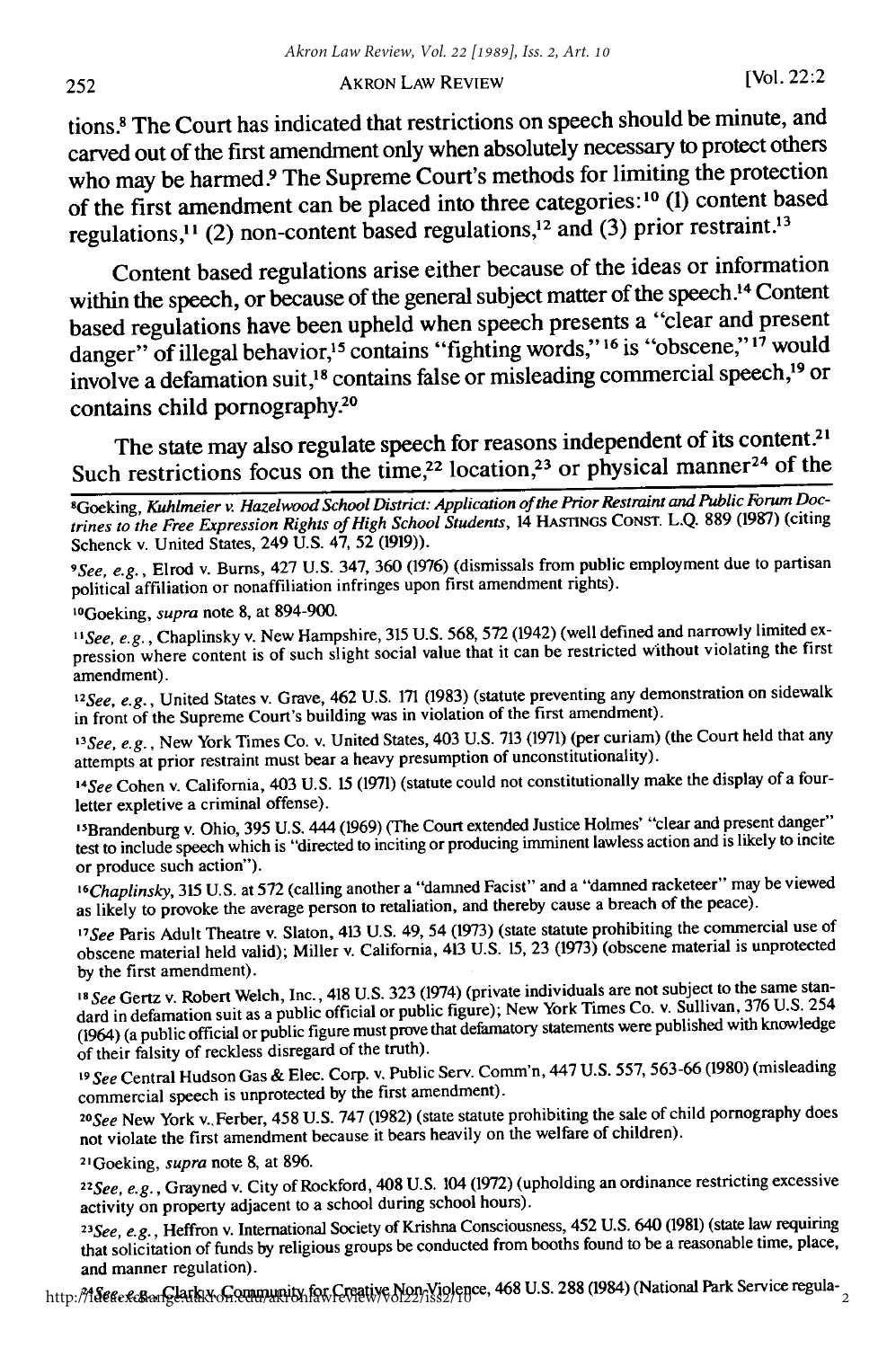speech. These restrictions must be narrowly tailored to prevent a specific activity.<sup>25</sup>

Time, place, and manner restrictions at particular public places fall within the realm of the public forum doctrine.<sup>26</sup> The Supreme court has created three types of public property to aid in analysis. In descending order of protectiveness, they are: the traditional public forum, the designated public forum, and the nonpublic forum.27 The court looks at the intent of the government in creating the forum **38** The Court also looks at the nature of the property or medium of expression, and its compatibility with expressive activity.<sup>29</sup>

One of the founding fathers' most feared means of restriction was prior restraint.<sup>30</sup> Prior restraint laws censor the speaker by requiring government approval before the material is disseminated to the public.<sup>31</sup> The Supreme Court felt that the primary aim of the first amendment was to prevent pre-publication restraints.<sup>32</sup> The most celebrated case dealing with prior restraint, *New York Times Co. v. United States,33* prompted nine separate opinions. Not only did the Court hold that the government carries a heavy burden in justifying prior restraint, but two of the justices also argued that the press could never be subjected to prior  $restraint.<sup>34</sup>$ 

The discussion of the first amendment to this point has dealt generally wita restrictions on adults. The state derives its authority for restriction of children's expression from the child's need for parental direction, and the state's interest in educating future citizens.35 In *FCC v. Pacifica Foundation,* the Supreme Court held that vulgar language could be restricted when the broadcast was at a time of day when children may be in the audience.36 In *Ginsberg v. New York,* the Supreme Court upheld a state statute prohibiting the sale of "obscene" material to minors under seventeen, even though the material could not be withheld from

28Cornelius v. NAACP Legal Defense and Educ. Fund, 473 U.S. 788, 802 (1985).

*3 1See* Near v. Minnesota, 283 U.S. 697, 713-14 (1931) (Prior restraint laws traditionally required the speaker to obtain a license from the government in order to publish the material). *321d.* at 713.

33403 U.S. 713 (1971) (per curium).

*34Id.* at 714.

35Garvey, *Children* and *The First* Amendment, 57 TEx. L. REv. 321, 333 (1979).

36FCC v. Pacifica Foundation, 438 U.S. 762, 749-50 (1978).

tion prohibiting sleeping in park in connection with a demonstration upheld as a reasonable restriction on the manner in which a demonstration could be carried out).

<sup>25</sup>United States v. Grace, 461 U.S. 171, 177 (1983).

*<sup>26</sup>See, e.g.,* City Council of Los Angeles v. Taxpayers for Vincent, 466 U.S. 789 (1984).

<sup>27</sup>Perry Educ. Ass'n v. Perry Local Educator's Ass'n, 460 U.S. 37, 45-6 (1983).

*<sup>29</sup>Id.* The federal government created a pamphlet with various charitable organizations in it. The pamphlet was circulated to employees so they could contribute if they wished. Organizations which sought to influence public policy or elections through lobbying and other methods were not permitted in the pamphlet. The NAACP Legal Defense Fund and other similar groups were not permitted to participate. They challenged, contending the federal pamphlet was a public forum. The Supreme Court held that the government had not intended to create a public forum and could thus choose not to allow some organizations to be printed in the pamphlet. *3 0New York limes Co.,* 376 U.S. at 716-18.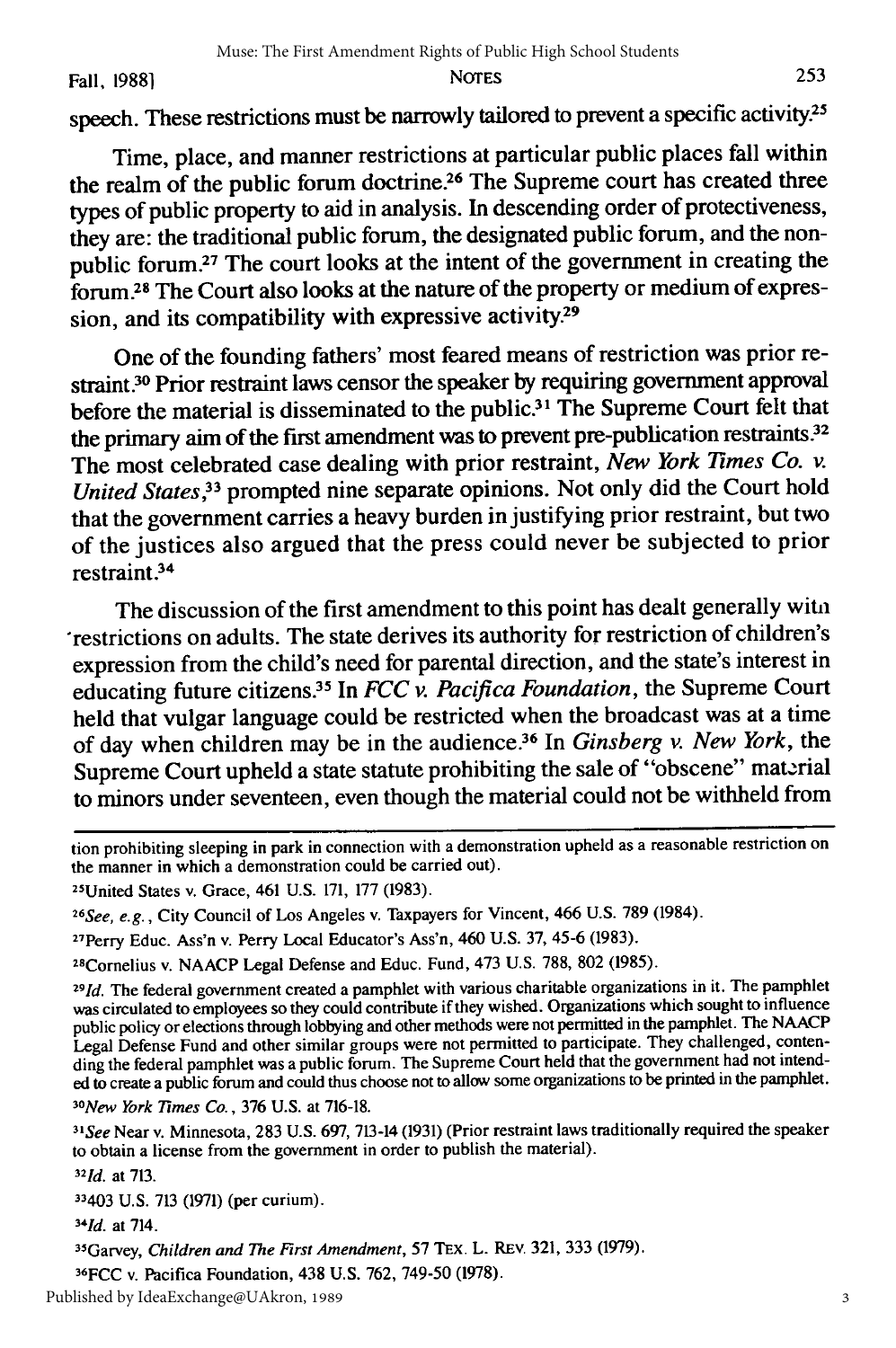AKRON **LAW** REVIEW [Vol. 22:2

adults.<sup>37</sup> The Court upheld the law largely because it was structured to accommodate parental authority.38

First amendment restrictions on children generally **ate** in the form of protecting children from vulgar or obscene material.<sup>39</sup> However, a different problem is presented when it is a minor who is creating the material subject to restriction. This situation usually arises in a public high **school.40**

An analysis of the first amendment in public high schools must begin with *linker v. Des Moines Indep. School Dist.4* In *Tinker,* the Supreme Court recognized that high school students maintain their constitutional rights inside the schoolhouse.<sup>42</sup> The Court also acknowledged the need to allow the state's local authorities and school officials to determine conduct and control curriculum in the schools.<sup>43</sup> The *Tinker* court held that school officials may not disregard the first amendment when implementing policy.<sup>44</sup> However, the Court recognized that school officials may prevent student speech which interferes with the educational process.45 Consequently, the Court held that undifferentiated fear of disturbance is not enough to allow the violation of one's right to freedom of expression.46 The Court adopted the standard that the students' conduct must substantially and materially interfere with the educational process before it may be restricted.<sup>47</sup>

Since *Tinker*, the Courts have decided several cases dealing with high school students' first amendment rights. The fourth circuit held that a school newspaper was established and operated as a conduit for student expression and, as a result, should be considered a public forum.48 The seventh circuit upheld students' first amendment rights, holding that prior restraint of publication is unconstitutional in a high school setting.49 The second circuit allowed school officials to prohibit a student questionnaire and require prior submission of student publications for approval.50 In *Board of Education v. Pico,51* the Supreme Court reiterated its stance

37Ginsberg v. New York, 390 U.S. 629, 635-43 (1968).

*<sup>38</sup> d.* at 639.

*3 9 See* FCC v. Pacifica, 438 U.S. 762 (1978); Ginsberg v. New York, 390 U.S. 629 (1968).

*"'Kuhlmeier,* 108 **S.** Ct. 562 (1988).

41393 U.S. 503 (1969).

*421d.* at 506 ("It can hardly be argued **that...** students... shed their constitutional rights to freedom of speech or expression at the schoolhouse gate.").

*431d.* at 507 (citing *Epperson v. Arkansas,* 393 U.S. 97, 104 (1968)).

"Id.

*4 5 1d.*

*46d.* at 508.

*4 7 1d.* at 509.

4 8 Gambino v. Fairfax County School Board, 429 F. Supp. 731 (E.D. Va.), aftd, 564 **F.2d** 157 (4th Cir. 1977). 4 9 Fujishima v. Board of Educ., 460 F.2d. 1355 (7th Cir. 1972).

*1 0 See* Tractman v. Anker, 563 **F.2d** 512 (2d. Cir. 1977) (the Court allowed the school's prohibition of student sponsored survey of student sexual attitudes and experiences because school psychologists feared harm to some students); Eisner v. Stanford Bd. of Educ., 440 F.2d 803 (2d. Cir. 1971) (responsible and fair regulations for prior submission held not always unconstitutional).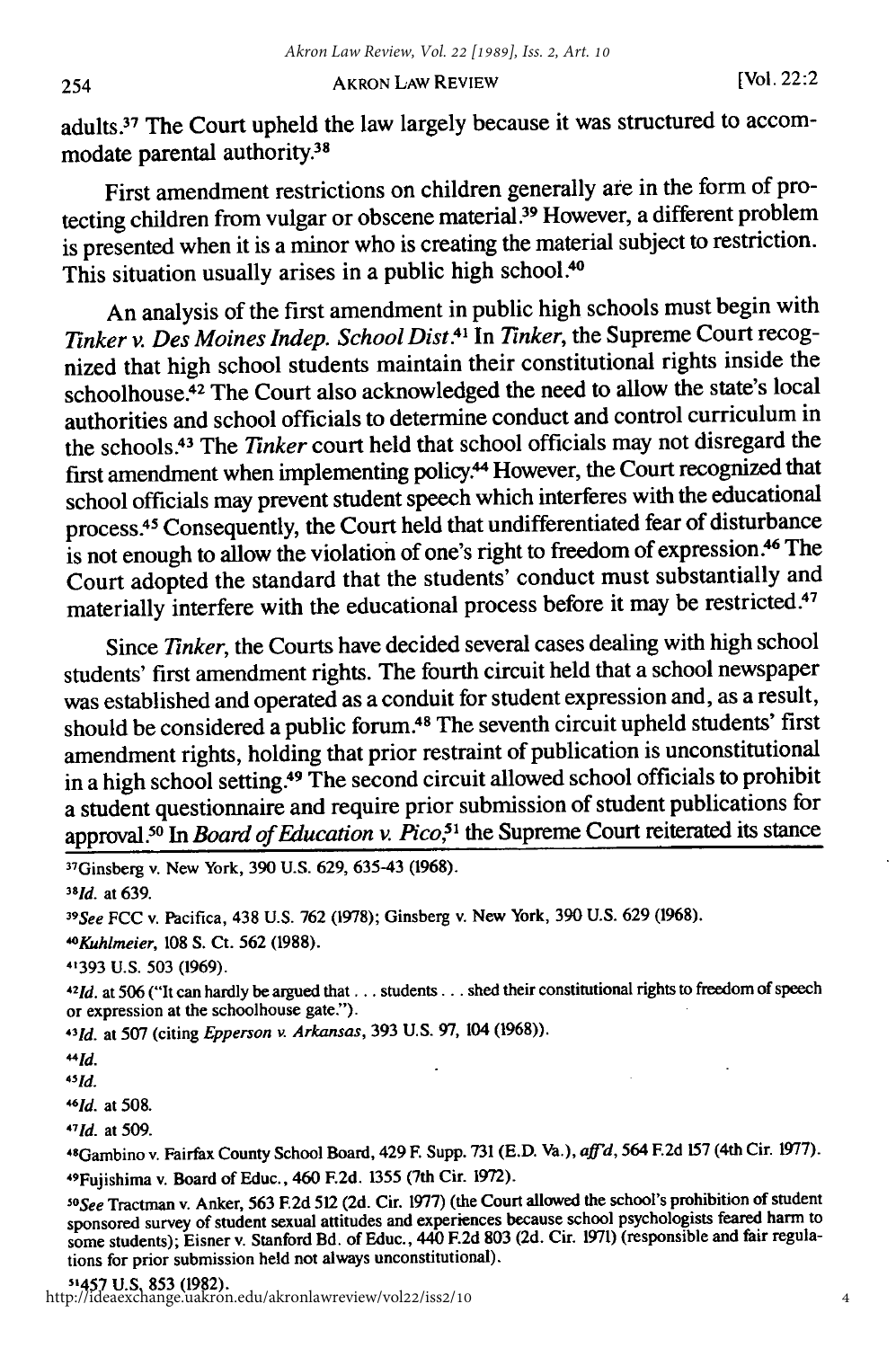Fall, 1988] NOTES

that although school officials have broad power to institute community standards, they may not disregard the first amendment. In another recent case, the Supreme Court held that school authorities may sanction a student for the use of offensively lewd and indecent speech in a school sponsored assembly.<sup>52</sup> The Court stated that school authorities may employ such sanctions in exercise of their "in loco parentis" authority.<sup>53</sup> Thus far, the law allows high school students to enjoy their first amendment rights, provided they do not disrupt the educational process or use vulgar or lewd speech in exercising their rights.<sup>54</sup>

#### FACTS

Three students from East Hazelwood High School brought suit for violation of their first amendment rights when the principal deleted articles from the school newspaper before publication.<sup>55</sup> The students were members of a journalism class which printed the school newspaper, *Spectrum*.<sup>56</sup> The class was designed to give the students first hand experience with the skills needed to publish a newspaper.<sup>57</sup> The Board of Education provided most of the funding for the printing costs.<sup>58</sup> As a matter of procedure, the paper was given to the school principal for approval before it was printed.<sup>59</sup>

Pages four and five of the May **13, 1983,** edition of the *Spectrum* contained articles dealing with teenage pregnancy, runaways, juvenile delinquents, and the effects of divorce on children.<sup>60</sup> Three articles dealt with pregnancy.<sup>61</sup> The headlines above the articles were "Pressure Describes It **All** For Today's Teenagers," and "Pregnancy Affects Many Teens Each Year."62 The principle objected to the third article under this heading which consisted of personal accounts of three students.63 In the articles, each student discussed her reaction to becoming pregnant, her plans for the future, her relationship with the father, the reaction of her parents, details about her sex life, and her use or non-use of birth control methods.<sup>64</sup> The articles on divorce contained statements by two students explaining the reasons for their parents' divorce.<sup>65</sup>

*1d.* at 565. *5 7 1d. 581d. 591d.* **601d. 61 1d. 62607** F. Supp. 1450, 1457 (1985). *631d. 6 4 1d.*

5

<sup>5</sup> 2 Bethel School Dist. No. 403 v. Fraser, 106 **S.** Ct. 3159 (1986).

*<sup>131</sup>d.* at 3165. In loco parentis authority allows school officials to act in lieu of children's parents to protect the children. 54Slaff, *Silencing Student Speech!, Bethel School District No. 403 v. Fraser,* 37 AM. U.L. REV. 203 (1987).

*<sup>55</sup>Kuhlmeier,* 108 S. Ct. 562 (1988). *<sup>56</sup>*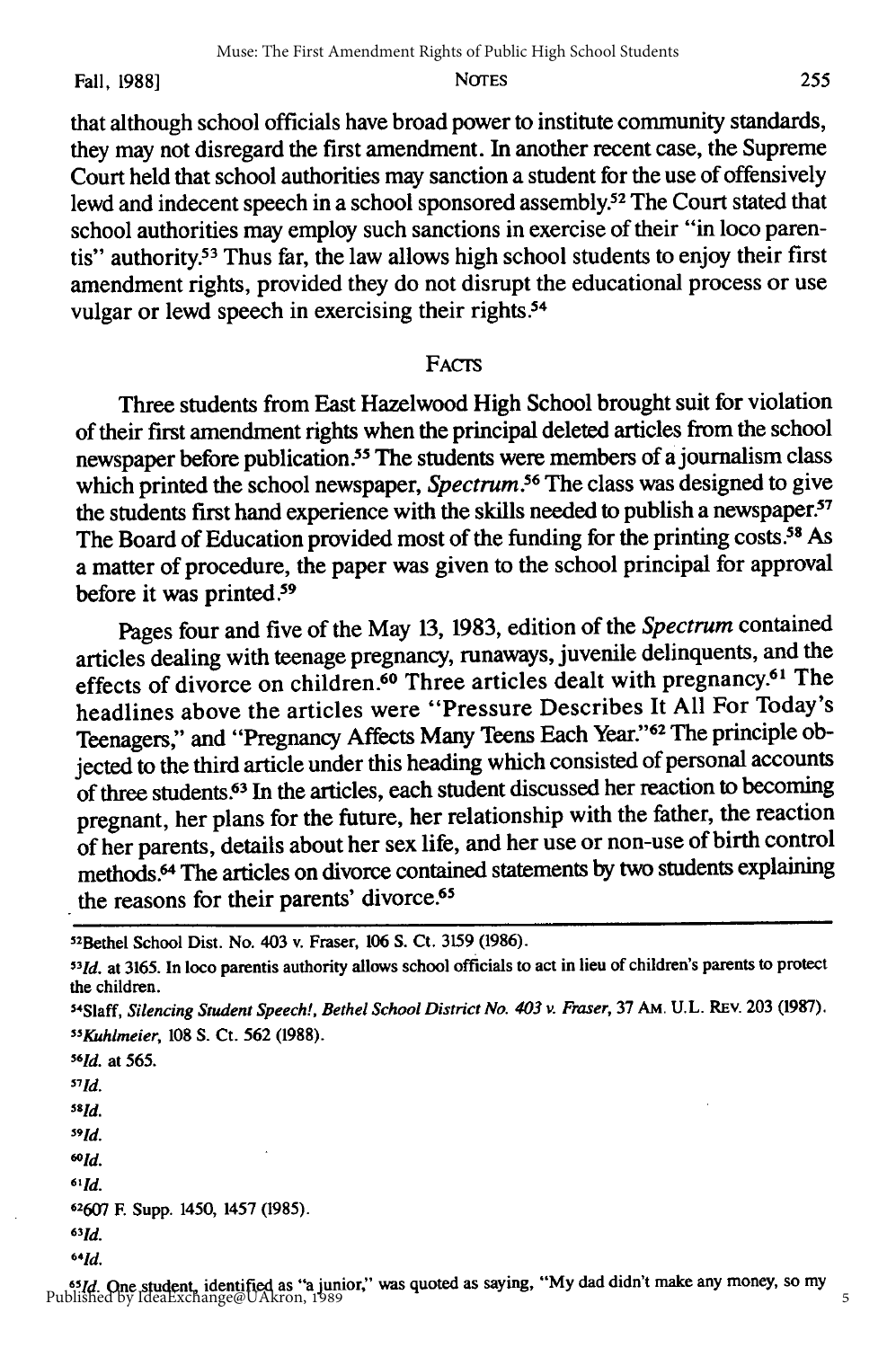#### AKRON LAW REVIEW [Vol. 22:2

The principal objected to the article on pregnancy because of its frank discussion of sex and birth control.<sup>66</sup> The principal felt the younger students in the school should not be subjected to such material.<sup>67</sup> The principal was also concerned that the identity of the pregnant girls had not been protected properly.68 The divorce articles concerned the principal because the parents of the students interviewed were identified, but not given an opportunity to respond.<sup>69</sup>

The district court determined that the *Spectrum* was a school-sponsored activity which subjected it to greater scrutiny by the school.<sup>70</sup> The Court held that under this determination, the principal was justified in preventing the pregnancy article based on its mention of sex and birth control methods.<sup>71</sup> The Court further sided with the principal, agreeing with his determination that the pregnant girls were subjected to an invasion of their rights because their identity was not sufficiently protected **72** The Court found the same problem of invasion of privacy existed regarding the divorce articles because the parents were not given an opportunity to respond.<sup>73</sup>

The Eighth Circuit Court of Appeals reversed the district court's decision for three reasons: (1) the *Spectrum* was a "student publication and a public forum because it was intended to be, and operated as, a conduit for student viewpoint;"<sup>74</sup> (2) censorship was not justified because the principal could not have reasonably predicted that the articles would have materially disrupted classwork or caused substantial disorder;<sup>75</sup> and (3) no tort action could have been maintained against the high school because the girls involved agreed to be subjects of a newspaper story, and the divorce article did not reveal any details of parents' lives or of the fathers' identities to bring it within the realm of invasion of rights under the *Tinker* test 76 The circuit court's analysis applied the *Tinker* "invasion of rights" test in the same manner as the tort liability test for invasion of privacy.<sup>77</sup>

*6 7 1d.*

*6 81d.* at 1460. *6 9*

*1d.*

*70 1d.* at **1462-65.**

*<sup>71</sup> d.* at 1466.

*721d.* (citing *linker v. Des Moines Indep. School Dist.,* 393 U.S. 503, 513 (1969)).

*73)d.* at 1466-67.

*741d.* 795 F.2d. 1368, 1372 (8th Cir. 1986).

*71d.* at 1375. *761d.* Under *inker,* school officials are justified in suppressing student speech only if students' actions materially disrupt the teaching process and the speech would result in the invasion of another's privacy.

*771d.* The court borrowed the idea of using tort liability as a measure of the invasion of the rights of others from a Michigan Law Review article. Note, *Administrative Regulation of the High School Press,* 83 MIcH. http://**REYeDAS.ng49.11984)**edu/akronlawreview/vol22/iss2/10

mother divorced him. My father was an alcoholic, and he always came home drunk, and my mom really couldn't stand it any longer." *Id.* Another student, identified as "Diana Herbert," gave the following quote: "My dad wasn't spending enough time with my mom, my sister, and I. He was always out of town on business or out late playing cards with the guys. My parents always argued about everything. In the beginning, I thought I caused the problem, but not I realized it wasn't me." *Id.* at 1457-58. *661d.* at 1459.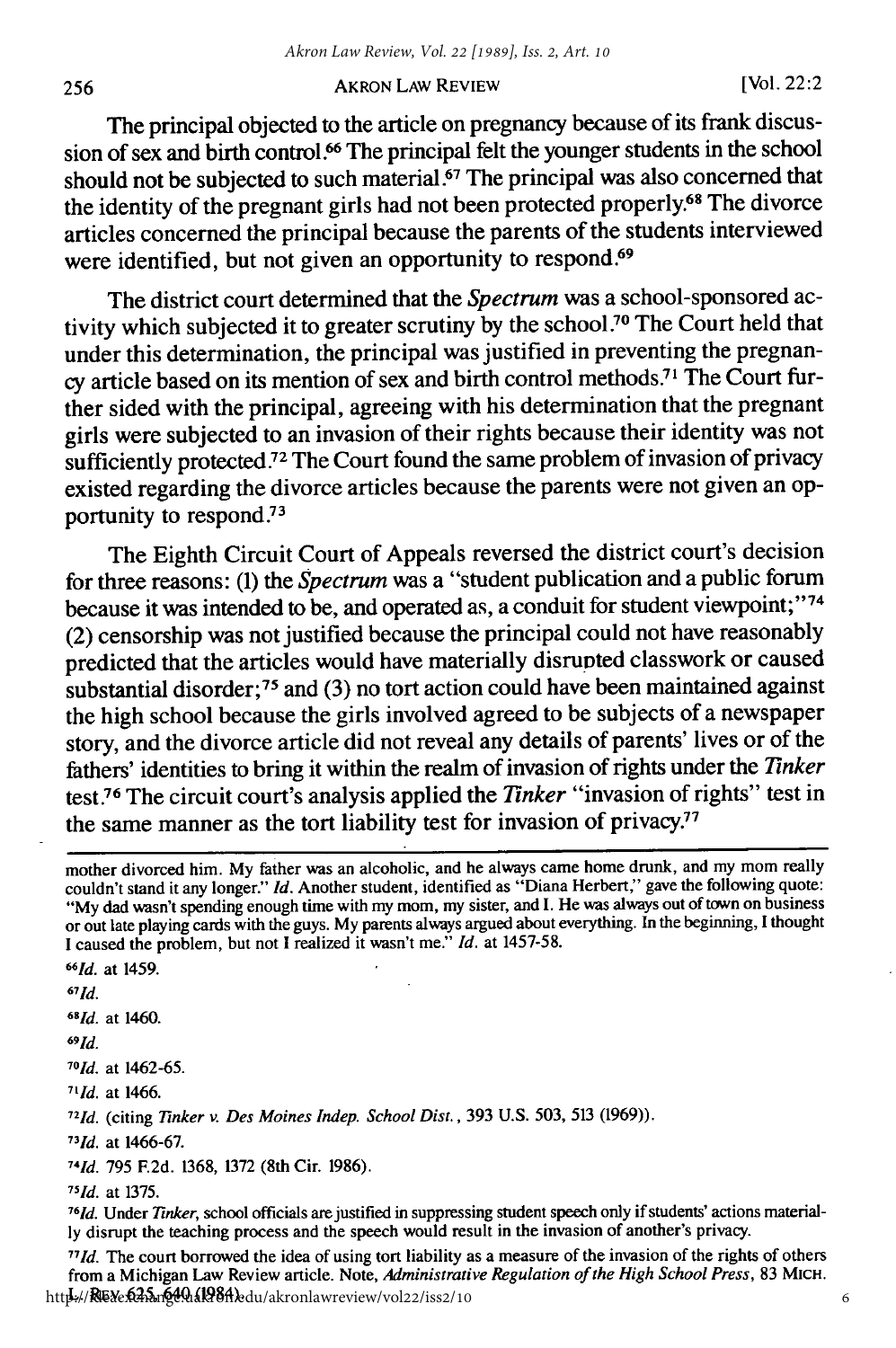The Supreme Court reversed the appellate court's decision and held that: **(1)** *the Spectrum* did not qualify as a "public forum," therefore school officials could impose reasonable restrictions; and (2) the principal's decision to delete two pages on grounds that the article infringed on privacy rights of pregnant students did not violate students' first amendment rights 78 The Court reasoned that the school had sponsored the newspaper and thus, did not have to promote speech which it found objectionable.<sup>79</sup> The Court stated that the standard for determining when a school may restrict student expression on school grounds, and the standard for determining when a school may refuse to lend its name to publication, are substantially different **8 o**

#### ANALYSIS

Naturally school officials have some control over the educational process and choice of curriculum. "The constitutional rights of students in public school do not run parallel with the rights of adults in other settings." **<sup>8</sup> <sup>1</sup>**However, "[i]t can hardly be argued that either public high school students or teachers shed their constitutional rights to freedom of speech or expression at the schoolhouse gate."<sup>82</sup> The *Kuhlmeier* Court seems to have disregarded this statement in reaching its decision.

#### *The Educational System Requires Adherence to the First Amendment*

High school students' constitutional rights serve to safeguard the liberties of future adults rather than to preserve children's personal autonomy.<sup>83</sup> The state's interest in its future citizens is more apparent when it affirms the existence of children's first amendment rights than when the rights are denied.<sup>84</sup> Although the state has a compelling interest in the development of its future citizens, it does not have the right to control students' input and output of ideas according to standards that it perceives to be the most desirable.<sup>85</sup> In *West Virginia State Bd. of Education v. Barnette,* the Supreme Court advanced the idea that the proper formation of citizens is best assured not by a forced feeding of ideas, but by allowing students to experience first hand the freedoms they would later enjoy.86 Because the educational process educates the young for citizenship, courts must protect students' constitutional freedoms "if we are not to strangle the free mind at its source and teach youth to discount important principles of our government as mere

 *8Kuhlmeier,* **108** S. Ct. at **563, 568-69, 571-72 (1988). 791d.** at 570. *801d. 8 1Bethel School Dist. No. 403,* **106 S. Ct. at 3164.** *<sup>2</sup> 1inker,* **393** U.S. **at 506. 3S1aff,** *supra* **note 54, at 214. 4 Garvey,** *supra* **note 35, at 336-37. 1Jd. at 337.** U.S. 624, **637 (1983).**

7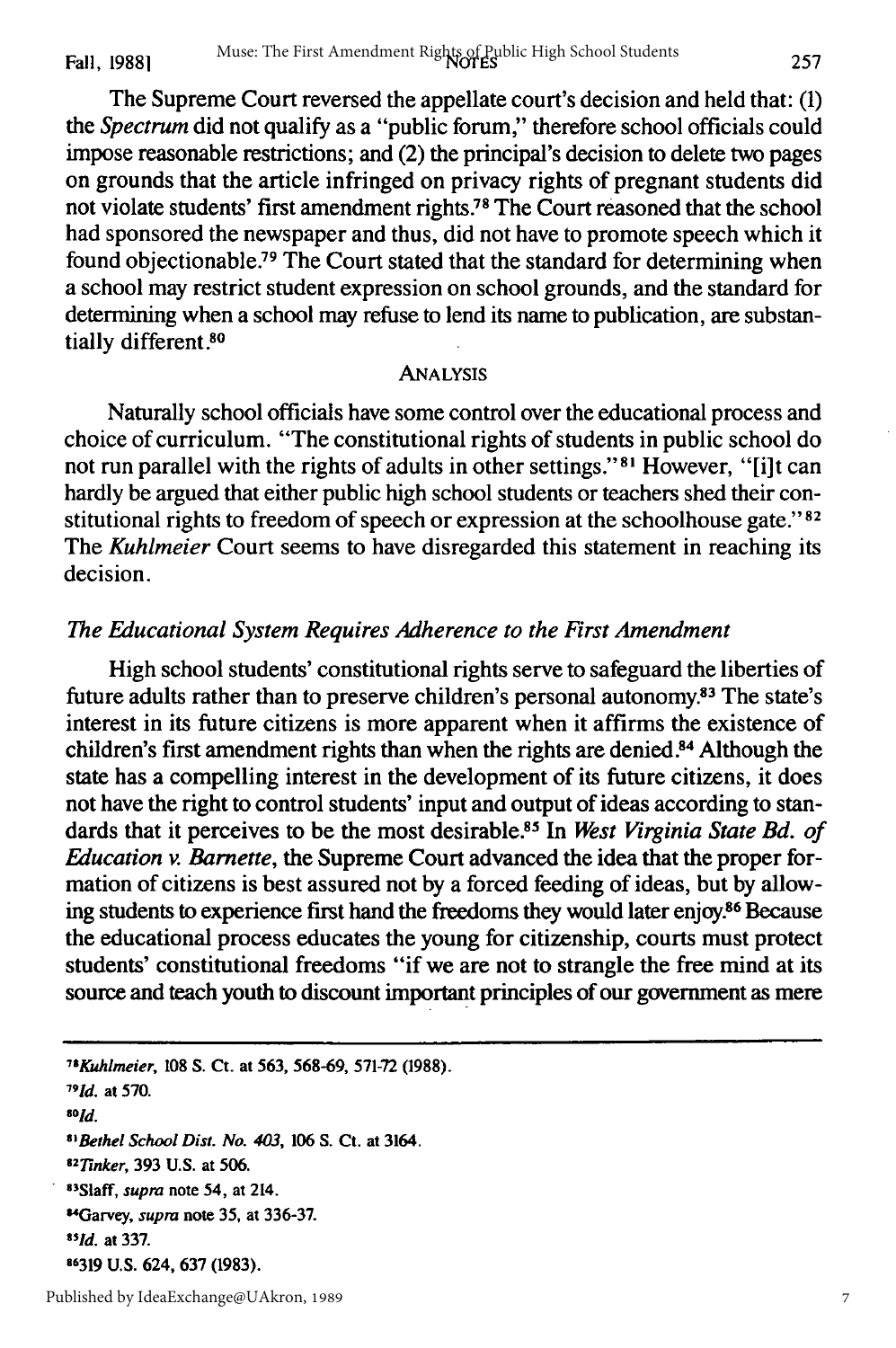platitudes." 87 The *Tinker* Court recognized the danger that arguments may arise when differing opinions are discussed in school.<sup>88</sup> However, the Court realized that the Constitution accepts the risk, and our history embraces this hazardous freedom as the hallmark of our national strength.89 Thus, throughout the years, the Court has indicated that educators should not hide the first amendment from students, but should encourage them to exercise those rights.90 When students attempt to speak out about societal realities, as the students of East Hazelwood High did, school officials and the Court should lend a guiding hand, not a censoring ax.

# *The Tinker Court Established Sound Precedent*

In reaching its decision, the *Tinker* Court explained that before school officials may prohibit a particular expression, they must show that the prohibition is not motivated by a mere desire to avoid the discomfort that accompanies an unpopular viewpoint.<sup>91</sup> The *Tinker* Court held that a student may express his views during any hour of the school day if he does so without materially interfering with the requirements of discipline, and without colliding with the rights of others.92 Of course, the first amendment does not protect a student who materially disrupts classwork or invades the rights of others? 3 The Supreme Court's decision in *Tinker* established a workable standard for dealing with high school students' exercise of their first amendment rights. Good educational systems teach students to take in new information and express it properly. So long as a student does not materially disrupt the school community or invade the rights of others, the student should be free to express himself or herself.

The Supreme Court applied *Tinker* in its analysis of *Bethel School District No. 403 v. Fraser.* 94 The Court distinguished the sexual content of the *Bethel* student's speech from the *Tinker* students' armbands.<sup>95</sup> In *Bethel*, the Court relied on earlier decisions which recognized school officials' "in loco parentis" authority to protect children from sexual or vulgar language." **<sup>96</sup>**Justice Marshall dissented because he believed the school district failed to demonstrate that the remarks were disruptive? 7 Justice Marshall commended the lower courts for applying the *Tinker*

*96 See* Ginsberg v. New York, 390 U.S. 629 (1968) (state statute prohibiting the sale of "obscene" material to minors under seventeen upheld even though same material could not be withheld from adults); Board of Educ. v. Pico, 457 U.S. 853 (1982) (while school officials having broad power to institute community standards may not disregard the first amendment).

<sup>9</sup> Bethel, 106 **S.** Ct. at 3163. The student in *Bethel* gave the following speech:

**I**know a man who is firm — he's firm in his pants, he's firm in his shirt, his character is firm — but http://ideaexchange.uakron.edu/akronlawreview/vol22/iss2/10

*<sup>871</sup> d.*

*<sup>88</sup>Tinker,* 393 U.S. at 737-38.

*<sup>89</sup> 1d.* at 738.

*<sup>90</sup> See supra* notes 86-88.

<sup>91</sup> Tinker, 393 U.S. at 738.

*TInker,* 393 U.S. at 738. *9 21d.* (citing *Burnside v. Byars,* 363 **F.2d.** 744, 749 (1966)).

*<sup>9</sup> 3 1d.* (citing *Blackwell v. Issaquena County Bd. ofEduc.,* 363 **F.2d** 749 (C.A. 5th Cir. (1966)).

<sup>94</sup>Bethel School Dist. No. 403, <sup>106</sup>**S.** Ct. at 3163.

*<sup>9</sup> 5 1d.*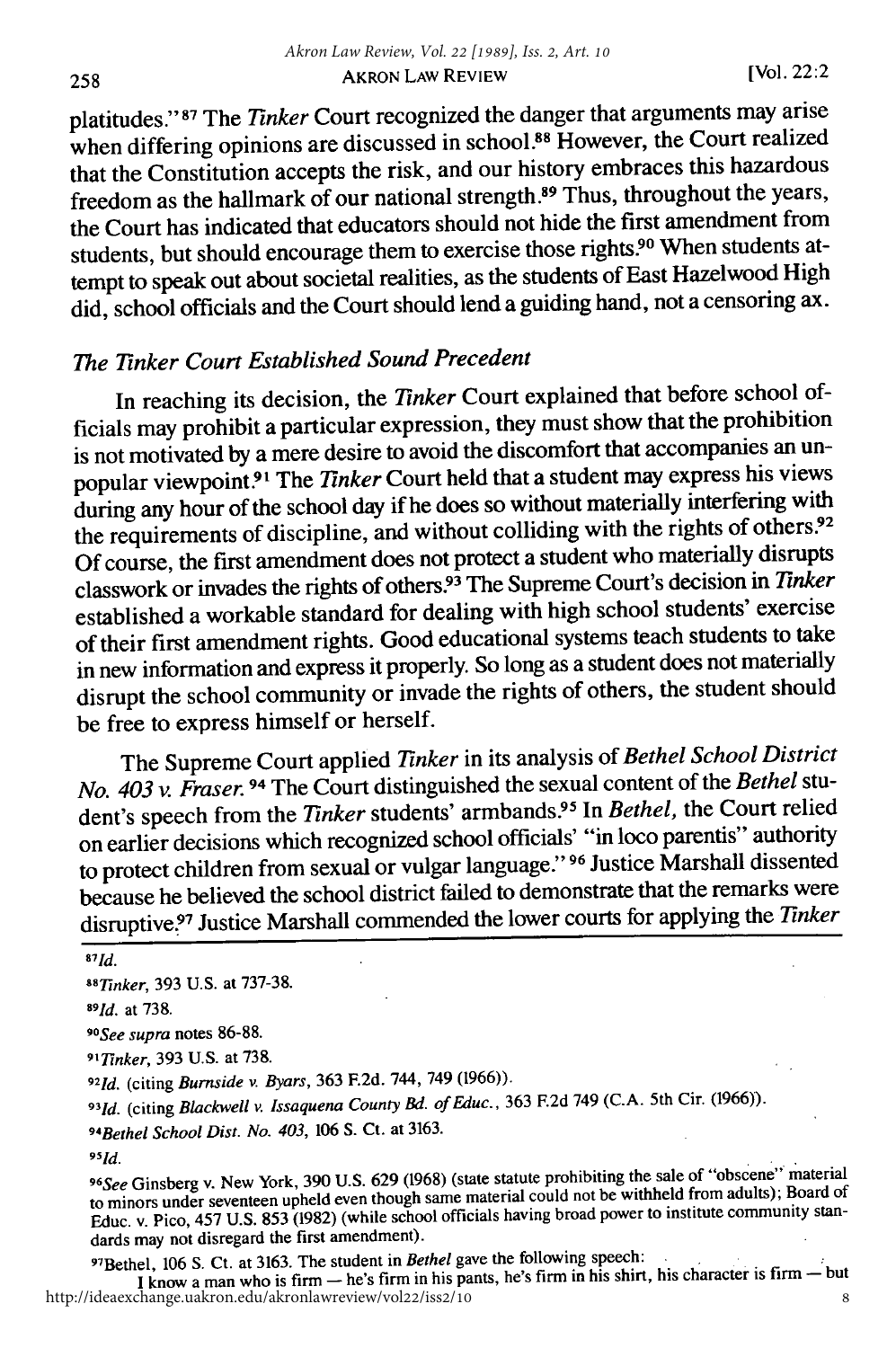test and concurred in their finding.9 8 Justice Stevens, in his *Bethel* dissent, indicated that the student who gave the speech was in a better position to determine whether an audience of his peers would be offended by his sexual metaphor than a group of judges who are at least two generations and 3,000 miles away?9 Justice Stevens makes sense.

Similarly, the students in *Kuhlmeier* were probably in the best position to know if the articles in question would disrupt the school. Justice Brennan dissented in *Kuhlmeier,* indicating that the Court distinguished *Tinker* because it could not find any precedent which fit its point of view.<sup>100</sup>

# *Application of Tinker*

Rather than apply the *Tinker* test, the *Kuhlmeier* court created a distinction which would enable it to suppress material which the judges found personally objectionable.101 For support, the Court offered three excuses for allowing the educators greater control over school-sponsored speech than the *Tinker* test would allow.<sup>102</sup> Justice Brennan enumerated these excuses as: (1) the public educator's prerogative to control curriculum; (2) the educational interest in protecting students from objectionable viewpoints; (3) and the school's need to disassociate itself from student expression.<sup>103</sup> Precisely because educators control curriculum, the Court should apply the *Tinker* test rather than abandon it.104 *Tinker* would allow the suppression of speech in a curriculum forum only if it materially disrupted the educational process.<sup>105</sup>

The school's pedagogical interest is not an excuse to suppress viewpoints or material that it does not agree with. In *Board of Education v. Pico*,<sup>106</sup> the Court held that school officials may not remove books from school library shelves because the books offend the officials' social, political, and moral tastes.<sup>107</sup> Thus, the Court's second excuse has no merit.

Jeff Kuhiman is a man who takes his point and pounds it in. If necessary, he'll take an issue and nail it to the wall. He doesn't attack things in spurts **-** he drives hard, pushing and pushing until finally - he succeeds.

Jeff is a man who will go to the very end even **-** the climax, for each and every one of you." So vote for Jeff for A.S.B. Vice-President **-** he'll never come between you and the best our high

*981d.*

*991d.* at 3169.

*10'Kuhimeier,* 108 S. Ct. at 575.

<sup>101</sup> See id. and accompanying text.

- *1°*2 Kuhlmeier, 108 **S.** Ct. at 576.
- *10***3 1d.**
- *1041d.*

 $105$  $Id$ .

**106457 U.S. 852 (1982).**

*1'7 1d.* at **858.**

Published by IdeaExchange@UAkron, 1989

9

most of all, his belief in you, the students of Bethel, is firm.

school can be.